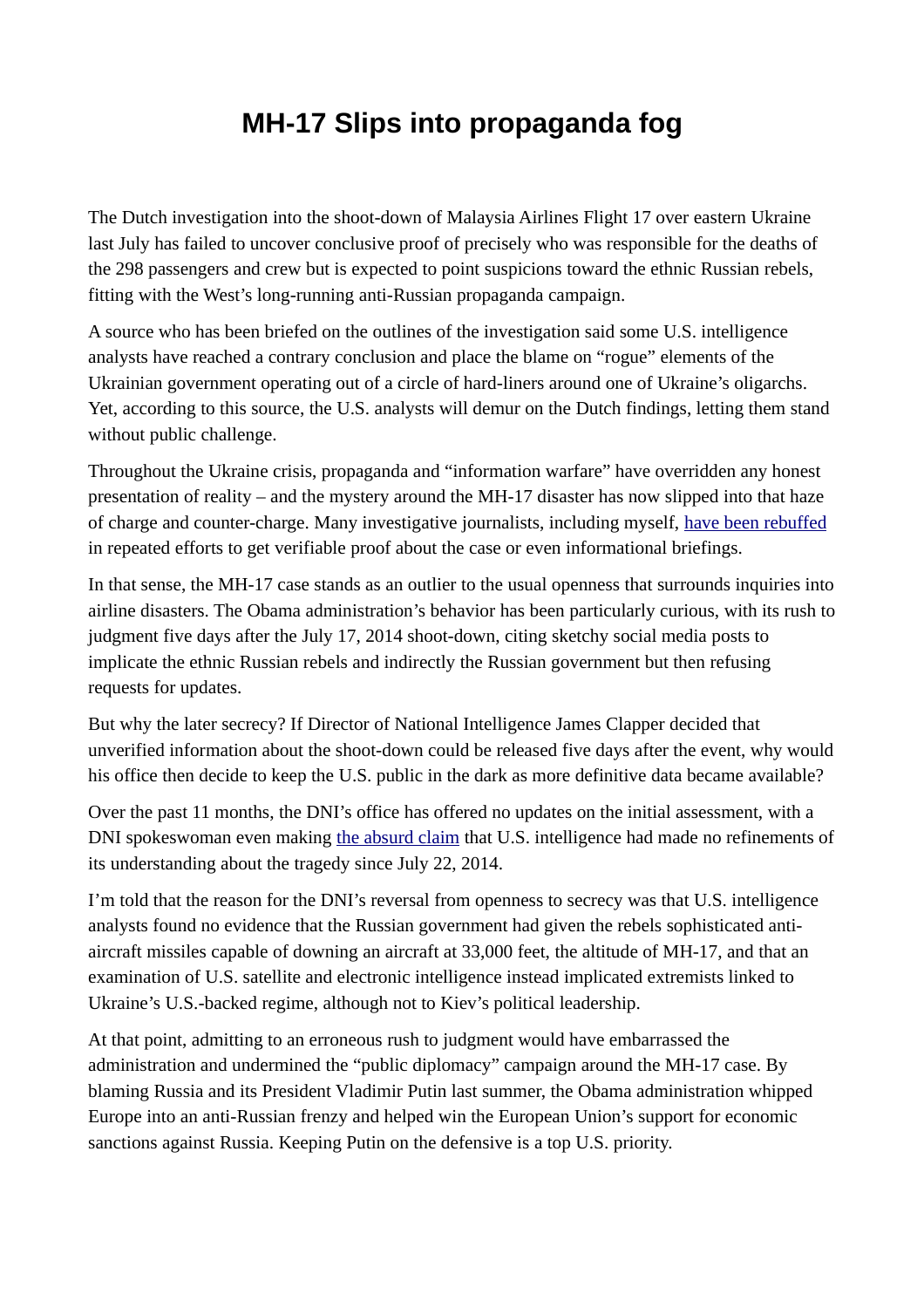As one senior U.S. government official explained to me, information warfare was the only area in the Ukraine crisis where Washington felt it had an edge over Moscow, which benefited from a host of other advantages, such as geography, economic and cultural ties, and military pressure.

## **'False Flags'**

It also appears that right-wing Ukrainian political forces, which seized power in the Feb. 22, 2014 coup, have understood the value of propaganda, including "false flag" operations that pin the blame for atrocities on their opponents. One of the most successful may have been the mysterious sniper attacks on Feb. 20, 2014, that slaughtered both police and protesters in Kiev's Maidan square, with the violence immediately blamed on President Viktor Yanukovych and used to justify his overthrow two days later.

Later independent investigations indicated that extreme right-wing elements seeking Yanukovych's ouster were more likely responsible. Two European Union officials, Estonia's Foreign Minister [[Urmas Paet]] and European Union foreign affairs chief Catherine Ashton, were revealed discussing in a phone call their suspicions that elements of the protesters were responsible for the shootings.

"So there is a stronger and stronger understanding that behind snipers it was not Yanukovych, it was somebody from the new coalition," Paet told Ashton, as [reported by the UK Guardian.](http://www.theguardian.com/world/2014/mar/05/ukraine-bugged-call-catherine-ashton-urmas-paet) [A worthwhile documentary on this mystery is ["Maidan Massacre.](http://www.imdb.com/title/tt4052016/)"]

Even U.S. officials have faulted the new regime for failing to conduct a diligent investigation to determine who was to blame for the sniper attack. During a rousing [anti-Russian speech](https://consortiumnews.com/2015/06/15/samantha-power-liberal-war-hawk/) in Kiev last month, U.S. Ambassador to the United Nations Samantha Power inserted one criticism of the postcoup regime – that "investigations into serious crimes such as the violence in the Maidan and in Odessa [where [scores of ethnic Russians were burned alive\]](https://consortiumnews.com/2014/05/05/ukraines-dr-strangelove-reality/) have been sluggish, opaque, and marred by serious errors – suggesting not only a lack of competence, but also a lack of will to hold the perpetrators accountable."

In other words, regarding the Maidan sniper massacre, the Kiev regime wasn't willing to reveal evidence that might undermine the incident's use as a valuable propaganda ploy. That attitude has been shared by the mainstream Western media which has sought to glue white hats on the post-coup regime and black hats on the ethnic Russian rebels who supported Yanukovych and have resisted the new power structure.

For instance, since Yanukovych's ouster nearly 1½ years ago, The New York Times and other mainstream outlets have treated reports about the key role played in the coup regime by neo-Nazis and other far-right nationalists as "Russian propaganda." However, this week, the Times finally acknowledged the importance of these extremists in Kiev's military operations. [See Consortiumnews.com's ["Ukraine Merges Nazis and Islamists."](https://consortiumnews.com/2015/07/07/ukraine-merges-nazis-and-islamists/)]

A similar propaganda fog has enveloped the MH-17 investigation, with the lead investigators – the Dutch, British, Australians and Ukrainians – all firmly in the pro-Kiev and anti-Moscow camp. (Specialists from the United States, Russia and Malaysia have also been involved in the inquiry.)

Not surprisingly, leaders in Ukraine and Australia, as well, didn't wait for the investigation to reach a conclusion before placing the blame on Putin. Last October, Australian Prime Minister Tony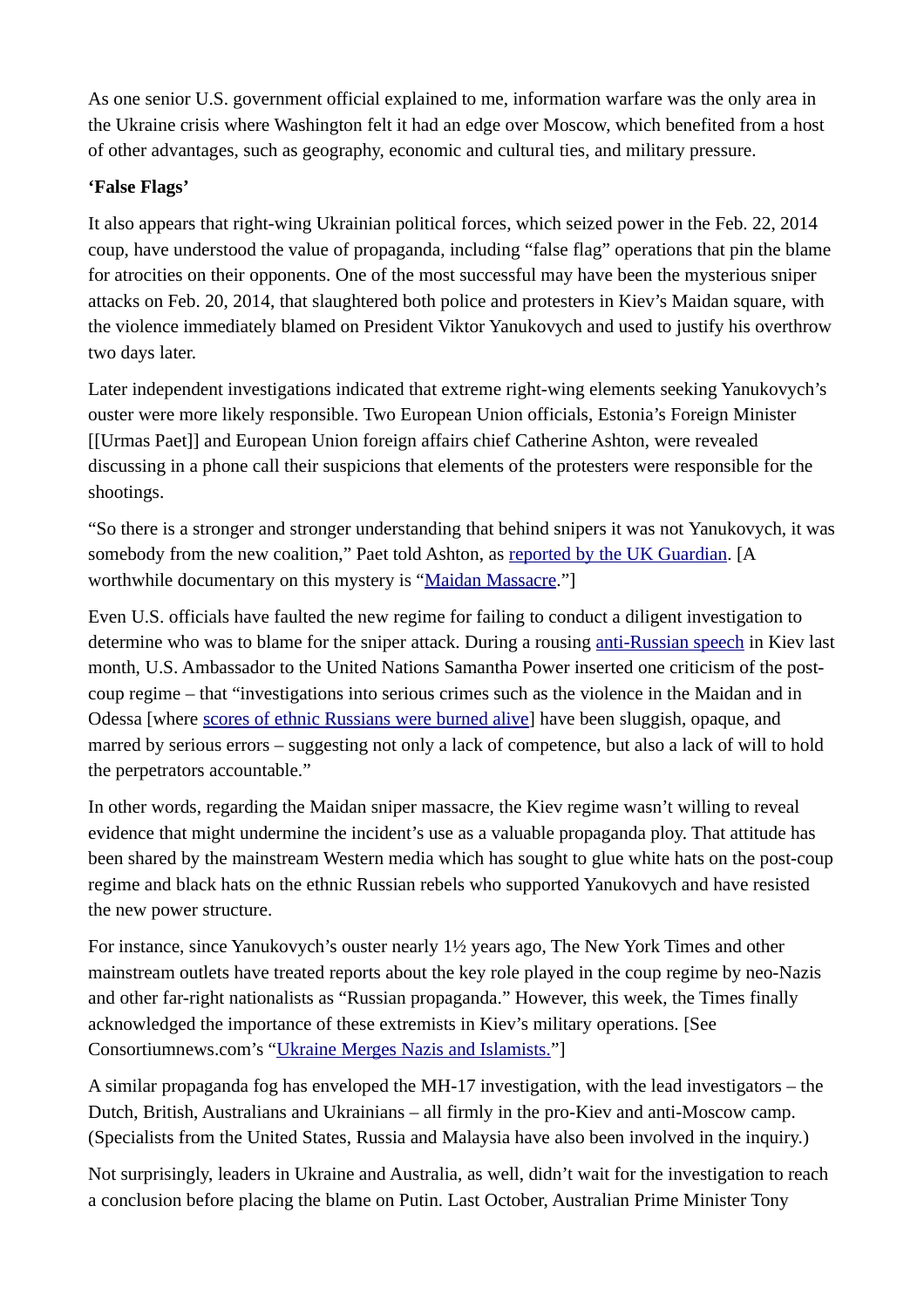Abbott used an Australian football term in [vowing](http://www.cnn.com/2014/10/14/world/asia/australia-russia-abbott-putin-shirt-front/) to "shirtfront" Putin about his supposed guilt in the MH-17 case.

## **Media Fakery**

Keeping the later U.S. intelligence analysis secret also allows for the Putin-did-it propaganda campaigns to go forward in mainstream media outlets and various propaganda fronts. A good example was the Australian "60 Minutes" report in May presenting bogus video evidence supposedly corroborating "Russia-did-it" claims made by British blogger Eliot Higgins.

While the segment appeared to be authoritative – supposedly proving that Putin was responsible for mass murder – a closer examination showed that the program had relied on video fakery to mislead its viewers. The key scene supposedly matching up a video of a getaway Buk anti-aircraft missile battery with landmarks in the rebel-controlled city of Luhansk didn't match up at all. [See Consortiumnews.com's ["You Be the Judge."](https://consortiumnews.com/2015/05/20/you-be-the-judge/)]

After I revealed the fraud by showing how the two scenes were almost entirely different, the Australian show fell back on a claim that one utility pole in the getaway video looked like a utility pole that its reporting team had found in Luhansk. It is perhaps a sign of how crazy the anti-Russian propaganda has gotten that a major news program could feel that it can make such an absurd argument and get away with it.

In a rational world, matching up the two scenes would require all the landmarks to fit, when in this case none of them did. Further, to cite similarities between two utility poles as evidence ignored the fact that most utility poles look alike and there was the additional fact that none of the area around the two utility poles matched at all, including a house behind one that didn't appear in the scene of the other. [See Consortiumnews.com's ["A Reckless Stand-upper on MH-17.](https://consortiumnews.com/2015/05/28/a-reckless-stand-upper-on-mh-17/)"]

However, as long as the U.S. government's comprehensive intelligence information on MH-17 is kept secret, such sleights of hand can continue to work. I'm told that the Dutch report is likely to contain similar circumstantial claims, citing such things as the possible angle of the fired missile, to suggest that the ethnic Russian rebels were at fault.

Last October, the Dutch Safety Board's initial report answered very few questions, beyond confirming that MH-17 apparently was destroyed by "high-velocity objects that penetrated the aircraft from outside." Other key questions went begging, such as what to make of the Russian military radar purporting to show a Ukrainian SU-25 jetfighter in the area, a claim that the Kiev government denied.

Either the Russian radar showed the presence of a jetfighter "gaining height" as it closed to within three to five kilometers of the passenger plane  $-$  as [the Russians claimed](http://rt.com/news/174412-malaysia-plane-russia-ukraine/) in a July 21 press conference – or it didn't. The Kiev authorities insisted that they had no military aircraft in the area at the time.

But [the 34-page Dutch report](https://wikispooks.com/wiki/File:MH17_preliminary_report.pdf) was silent on the jetfighter question, although noting that the investigators had received Air Traffic Control "surveillance data from the Russian Federation." The report also was silent on the "dog-not-barking" issue of whether the U.S. government had satellite surveillance that revealed exactly where the supposed ground-to-air missile was launched and who may have fired it.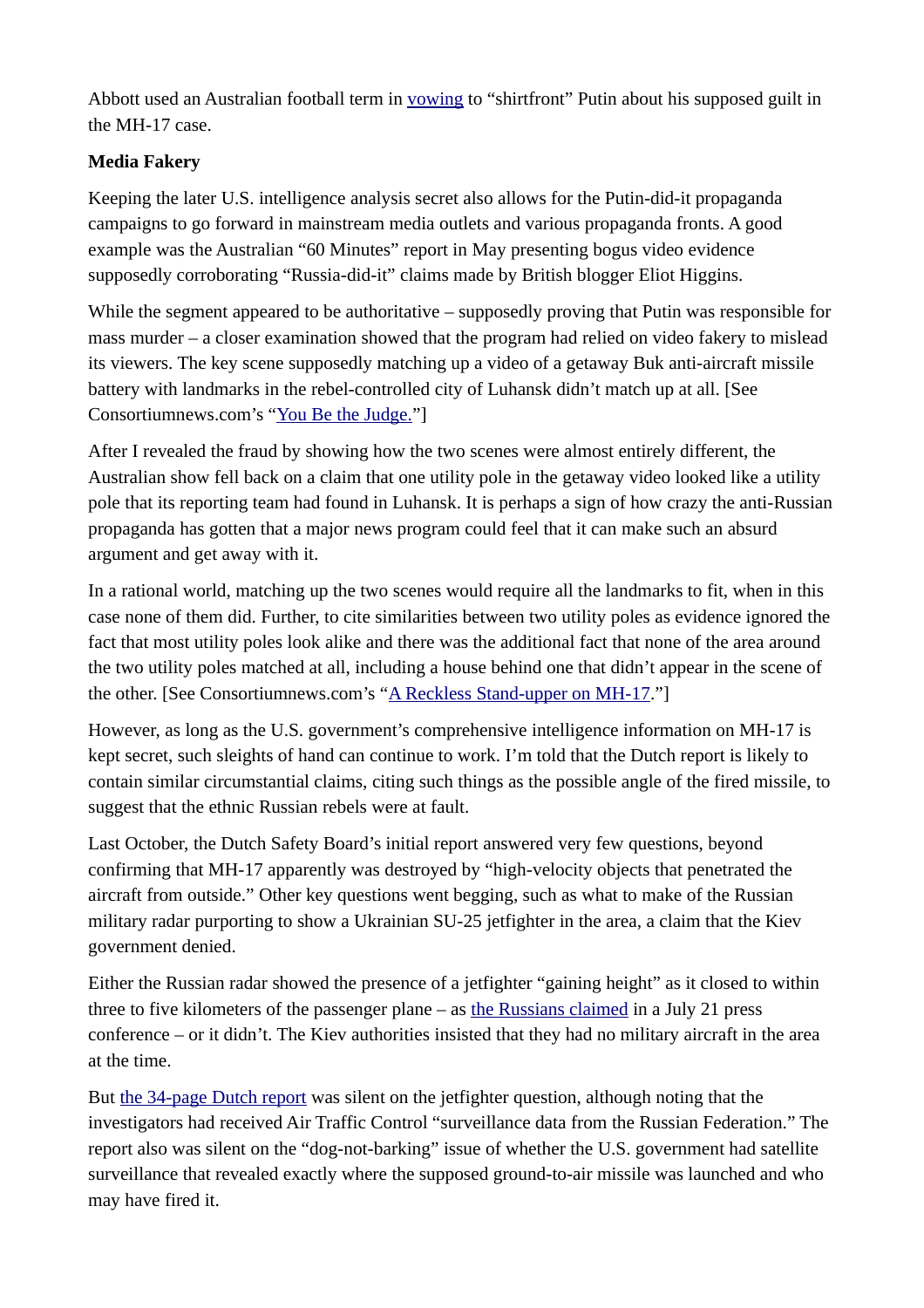The Obama administration has asserted knowledge about those facts, but the U.S. government has withheld satellite photos and other intelligence information that could presumably corroborate the charge. Curiously, too, the Dutch report said the investigation received "satellite imagery taken in the days after the occurrence." Obviously, the more relevant images in assessing blame would be aerial photography in the days and hours before the crash.

The Dutch report's reference to only post-crash satellite photos was also odd because the Russian military released a number of satellite images purporting to show Ukrainian government Buk missile systems north of the eastern Ukrainian city of Donetsk before the attack, including two batteries that purportedly were shifted 50 kilometers south of Donetsk on July 17, the day of the crash, and then removed by July 18.

Russian Lt. Gen. Andrey Kartopolov called on the Ukrainian government to explain the movements of its Buk systems and why Kiev's Kupol-M19S18 radars, which coordinate the flight of Buk missiles, showed increased activity leading up to the July 17 shoot-down.

The Ukrainian government countered these questions by asserting that it had "evidence that the missile which struck the plane was fired by terrorists, who received arms and specialists from the Russian Federation," according to Andrey Lysenko, spokesman for Ukraine's Security Council, using Kiev's preferred term for the rebels.

Lysenko added: "To disown this tragedy, [Russian officials] are drawing a lot of pictures and maps. We will explore any photos and other plans produced by the Russian side." But Ukrainian authorities have failed to address the Russian evidence except through broad denials.

## **Where's the Intelligence?**

On July 29, 2014, amid escalating rhetoric against Russia from U.S. government officials and the Western news media, the Veteran Intelligence Professionals for Sanity [called](http://consortiumnews.com/2014/07/29/obama-should-release-ukraine-evidence/) on President Obama to release what evidence the U.S. government had on the shoot-down, including satellite imagery.

"As intelligence professionals we are embarrassed by the unprofessional use of partial intelligence information," the group wrote. "As Americans, we find ourselves hoping that, if you indeed have more conclusive evidence, you will find a way to make it public without further delay. In charging Russia with being directly or indirectly responsible, Secretary of State John Kerry has been particularly definitive. Not so the evidence. His statements seem premature and bear earmarks of an attempt to 'poison the jury pool.'"

However, the Obama administration has failed to make public any intelligence information that would back up its earlier suppositions or any new evidence at all. One source told me that U.S. intelligence analysts are afraid to speak out about the information that contradicts the original rush to judgment because of Obama's aggressive prosecution of whistleblowers.

If the Dutch final report emerges with carefully circumscribed circumstantial evidence implicating the pro-Russian rebels, the nuances will surely be carved away when the report is fed into the existing propaganda machinery. The conventional wisdom about "Russian guilt" will be firmed up.

A sense of how that will go can be seen in a recent New York Times [article](http://www.nytimes.com/2015/06/29/world/europe/dutch-say-inquiry-into-malaysia-jet-crash-is-being-blocked-in-ukraine.html?ref=topics) by David Herszenhorn on June 29: "Pro-Russian separatist leaders in the eastern Ukrainian region of Luhansk have